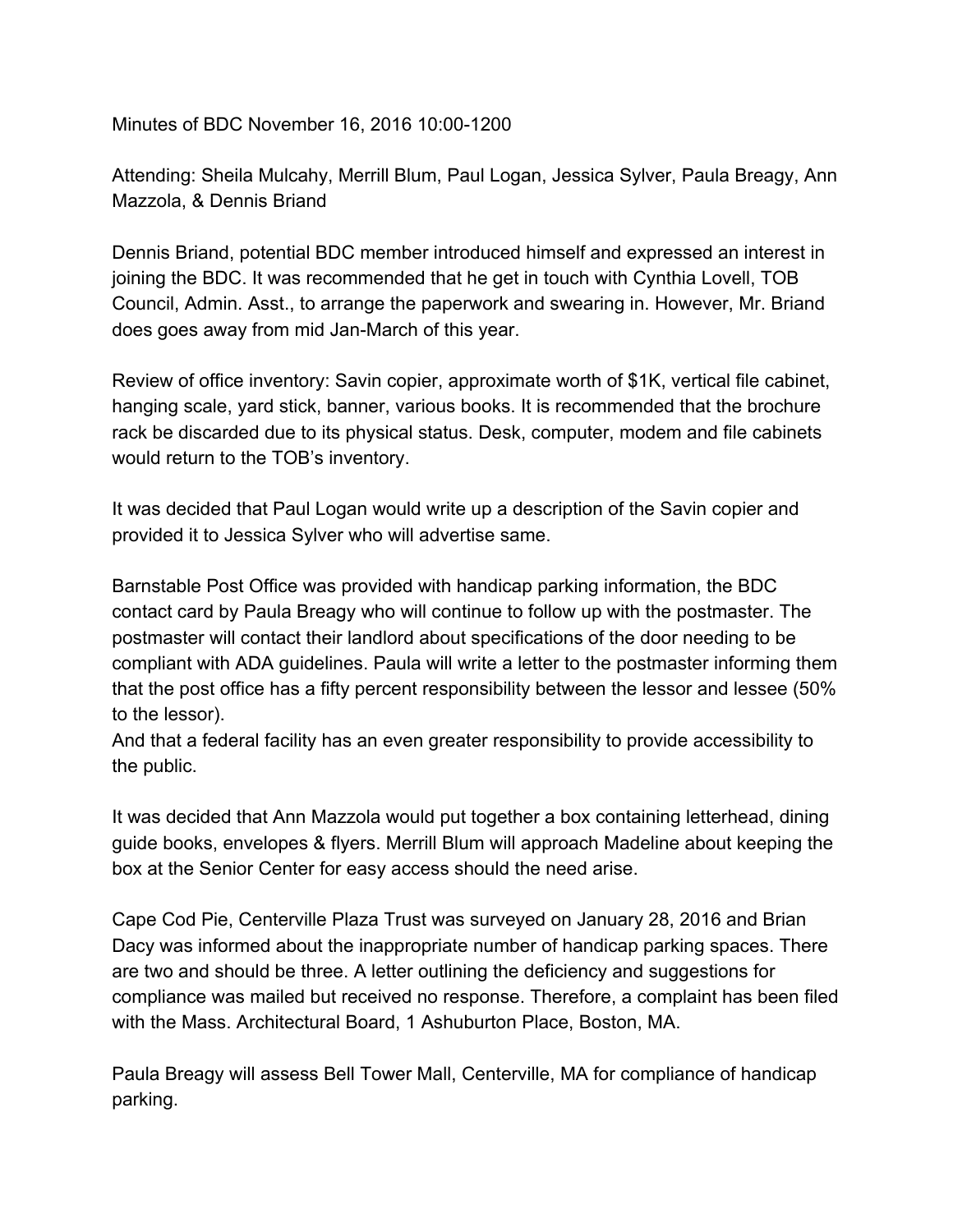Home Depot: The handicap parking spaces continue to be filled with their four wheeled carts. Management has been notified again, pictures have been obtained, and a complaint will be filed.

Polling Places: The BDC will follow up with Ruth Wiel and Ann Quirk with recommendations for future voting places - that the BWB school should be closed that day and that voting should take place at the BCC until renovations are complete.

Dining Guide: Jessica Sylver has sent out letters and queries to business in the TOB to ascertain interest in an updated Dining Guide for Accessibility. Because there were no responses, this is being tabled until the Spring of 2017.

Senior Citizen Center: An email to Mark Maric---- (sp?) regarding no parking signs on the left side of the new parking lot yet handicap insignia is painted on the ground.

Community Outreach: Relative to the upcoming seasonal weather challenges and the problems the community has had regarding snow and ice build up in parking lots, and being plowed into or impeding handicap spots, it was decided by the BDC to start a campaign of awareness and information about HC parking.

A motion was made by Paul Logan, seconded by Jessica Sylver and all in favor as follows:

An education awareness campaign will be put in motion to include advertising in the Barnstable Patriot, Cape Cod Times, Chamber of Commerce blast recipients, various media outlets, Channel 18 News, Dept. of Public Works and the Town Website, and any other organization that is deemed as a potential participant to be used for advertising. All advertising will be centered on raising the awareness of handicap parking, safety of the Town's residents and visitors relative to the use of Handicap parking. Funds for said campaign are agreed to be disbursed for this advertising up to the amount of \$2,000.00. A sub-committee of Paul Logan, Jessica Sylver and Sheila Mulcahy was formed.

Town Council liaison: Paul Hebert, assigned to the BDC has failed to attend any BDC meeting. Jessica Rapp Grazetti was made aware. Paula Breagy will be reaching out to Debra Dawan to assess her willingness to participate in this role.

Scholarships: Merrill Blum will send a letter out to the schools that have participated in the past.